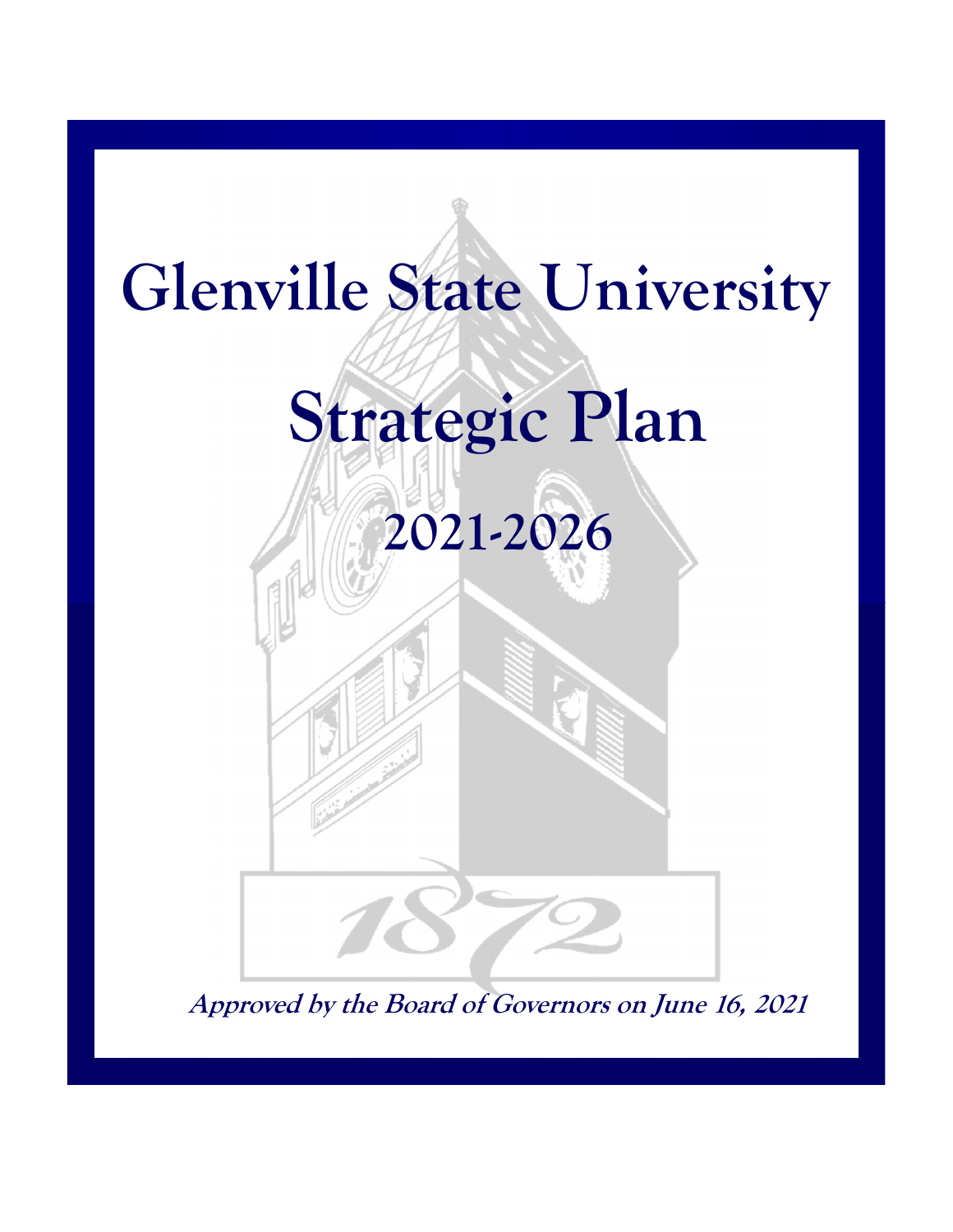GSU Strategic Plan 2021‐2026

# **Mission**

Glenville State University prepares and inspires students to be thoughtful, productive, engaged, and responsible citizens who contribute to the well-being of their community, state, nation, and world.

#### **Vision**

Glenville State University will provide a safe, supportive learning community, equipping students to make a positive impact on the world.

#### **Values**

Service. As a student-centered institution, the University's faculty and staff serve the curricular and co‐curricular needs of its students.

*Scholarship*. The University promotes the pursuit of knowledge, inquiry, and lifelong learning, and nurtures professional success through sustaining rigorous, research-based, curiosity-driven, and thought‐provoking academic programs.

*Growth*. The University fosters the growth of quality academic programs that reflect the contemporary needs of its constituencies and advances the personal growth of individuals, the institution, and the community through responsible, innovative practices.

*Collaboration*. The University supports partnerships and cooperation among individuals, departments, and the larger community through an environment that encourages teamwork, open communication, and trust.

*Community*. The University oversees its legacy, which includes delivering quality education, serving the public, and maintaining a safe, inviting, and healthy environment on and around its campus.

*Equity*. The University respects a culture of diversity and inclusivity at all levels, welcoming and valuing all members of the campus communities.

# **Objectives**

*Deliver Quality Education*. Glenville State University will enrich the educational, residential, and working environment at the University by providing relevant curricular and co-curricular programs, including supporting services to prepare students for a diverse, technological, and global workplace and society, and expanding access to an array of professional development opportunities for all members of the campus community.